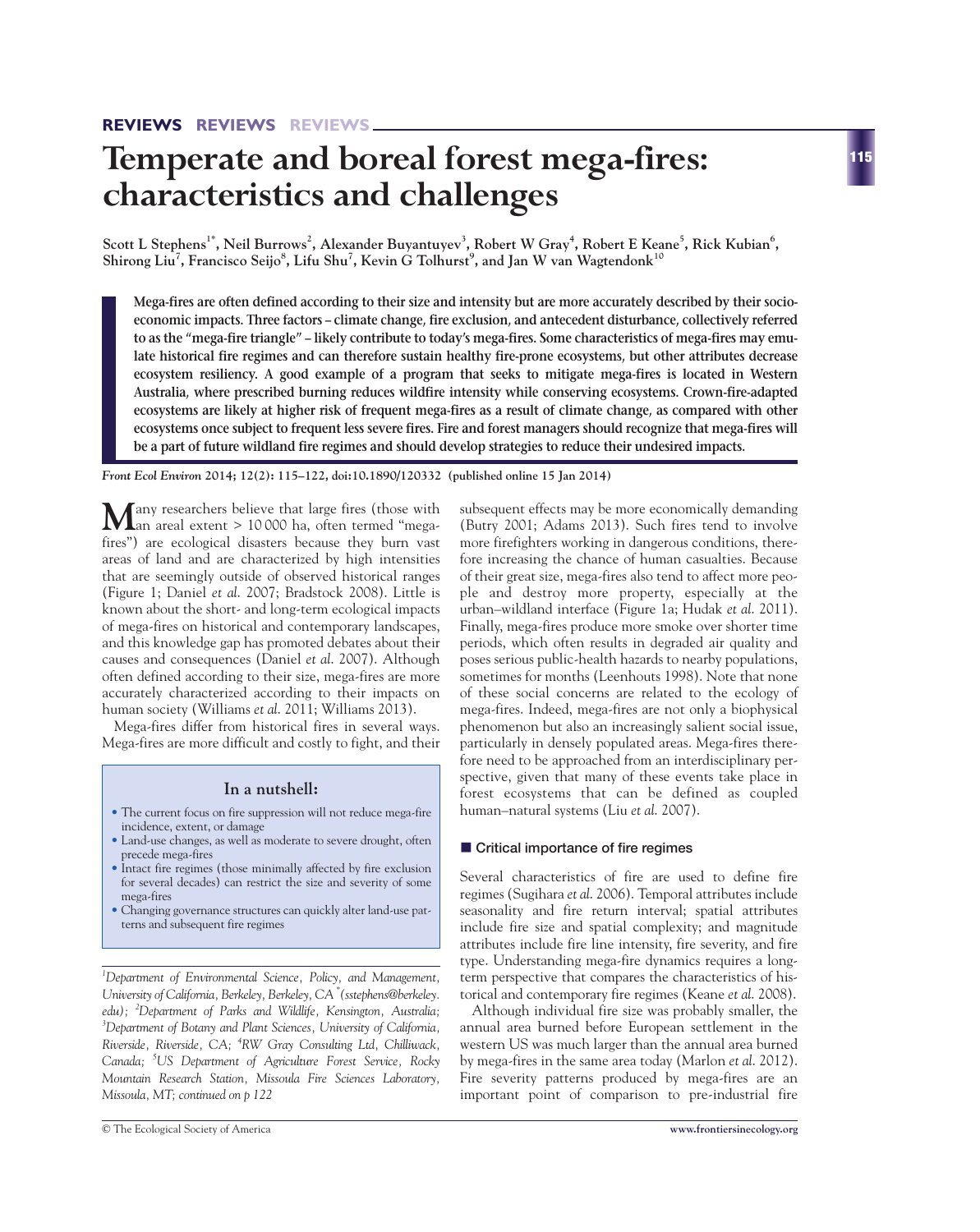**116**



*Figure 1. (a) Mountain ash (*Eucalyptus regnans*) forests around Marysville, Victoria, Australia, burned in the 2009 Black Saturday Fires that killed 173 people. (b) Lodgepole pine (*Pinus contorta*) and Douglas-fir (*Pseudotsuga menziesii*) forests with areas of subalpine fir (*Abies lasiocarpa*) and Engelmann spruce (*Picea engelmannii*) at higher elevations, from the 2009 Kelly Lake Fire, British Columbia, Canada. This area experienced extensive mortality as a consequence of mountain pine beetle (*Dendroctonus ponderosae*) infestation, resulting in an increased fire hazard, especially during the red-needle phase of tree death. (c) Ponderosa pine (*Pinus ponderosa*) forests and shrublands in Cochiti Canyon, New Mexico, burned in the 2011 Las Conchas Fire that led to extensive mortality of trees not adapted to high-severity fire.*

regimes because severity has the greatest impacts on vegetation, wildlife habitat, carbon (C) sequestration, and other ecosystem values.

#### ■ Ecological causes of mega-fires

A number of abiotic and biotic factors are likely causes of contemporary mega-fires. Some factors that contribute to mega-fires operate at large spatial scales and disrupt processes linked to the dynamics of wildland fuels. The three factors that best fit this profile are climate change, fire exclusion, and antecedent disturbance – collectively, the "mega-fire triangle" (Figure 2). With regard to climate change, research in Canada suggests that future fire seasons will be longer and annual average burned area will likely increase (Gillett *et al*. 2004); similar trends have already been observed in the western US (Westerling *et al*. 2006). The second contributing factor – fire exclusion, which includes both active fire suppression and a reduction in anthropogenic fire use – has been practiced intermittently around the world for centuries. As for antecedent disturbance, perhaps the most important examples are related to land-use change (eg encroaching development, an expanding urban–wildland interface) because these place additional assets at risk (Gill *et al*. 2013). Development also reduces management options (eg conducting prescribed burns), which encourages fire suppression (Williams 2013). Likewise, changes to fuels and forest structure, which are generated by natural processes (eg insect and disease outbreaks) and management actions (eg silvicultural activities), represent another type of foregoing disturbance. An example of the compounding effects of mega-fire factors comes from the Canadian province of British Columbia, where one of the largest insect outbreaks of mountain pine beetle (*Dendroctonus ponderosae*) in recorded history occurred. This native insect species, which primarily infests mature lodgepole pine (*Pinus contorta*), was responsible for tree mortality in over 20 million ha of forest in the province (Figure 1b).

At large temporal scales, mega-fires usually occur after years of moderate to severe drought. Naturally occurring cycles of climatic variation, such as the Pacific Decadal and Atlantic Multidecadal Oscillations and the El Niño–Southern Oscillation, often drive the frequency and intensity of drought events that then influence megafire activity worldwide (Figure 2; Swetnam and Betancourt 1990; Schoennagel *et al*. 2005). Over shorter time scales, mega-fires often occur during high wind events, frequently under hot, dry conditions (Broncano and Retana 2004).

Many managers and scientists believe that decades of fire exclusion have increased fuels across landscapes to the point where these areas are capable of fostering larger and more severe fires (Keane *et al*. 2002; Stephens *et al*. 2012). While generally true, this statement requires some qualification and cannot be applied everywhere. In the absence of fire, vegetation development generally increases ladder and canopy fuels as tree stands become denser (Hessburg *et al*. 2000), and more surface fuels accumulate as the vegetation shifts from herbaceous plants and shrubs to woody material (Pinol *et al*. 2005). However, weather and topography can have a greater effect on fire behavior than an increase in fuels (Keeley 2009), especially in crown-fire-adapted ecosystems (Bessie and Johnson 1995).

### **Ecological consequences of mega-fires**

Some mega-fires may duplicate historical fire regimes and thereby support healthy ecosystems, particularly in the northern US (Keane *et al*. 2008), northern Australia (Russell-Smith and Edwards 2006), South Africa (De Santis *et al*. 2010), the Andean-Patagonian region (Veblen *et al*. 2008), boreal forests (Burton *et al*. 2008), and the Mediterranean Basin (Pausas *et al*. 2008); other mega-fires have decreased ecosystem resilience, primarily through the creation of large, high-severity patches that limit tree regeneration (Barton 2002; Goforth and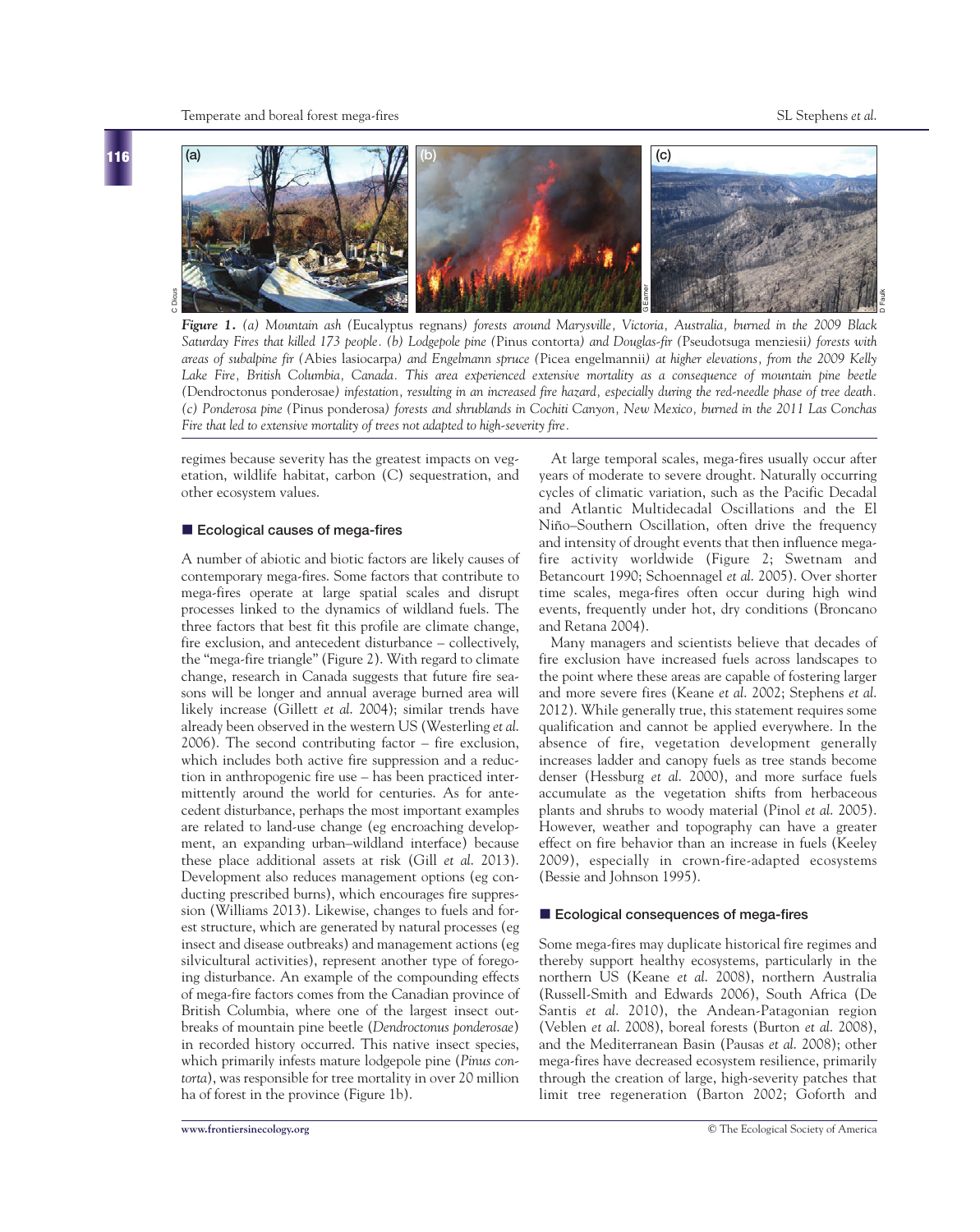Minnich 2008; Collins and Roller 2013). Mega-fires appear to cause major shifts in structure and composition in areas that are (1) dominated by non-native vegetation, (2) historically open forests with atypically dense tree encroachment, (3) heavily altered by humans, (4) lacking biological and landscape heterogeneity, or (5) subjected to multiple mega-fires (Keane *et al*. 2008; Pausas *et al*. 2008).

In some instances, the overall distributions of burn severity are similar for both large and small fires. A key distinction, however, is that mega-fires create larger and more regular patterns of high-severity patches (Romme *et al*. 1998; Bradstock 2008; Keane *et al*. 2008; Miller *et al*. 2012). These larger burn patches can have substantial ecological impacts, including severe limitations of wind- and animal-dispersed tree seeds from unburned edges, loss of late seral habitat, reduced C sequestration, and increased runoff and erosion but such patches can also improve habitat for some wildlife species (Parr and Andersen 2006).

## ■ Management and social implications

Many nations that are experiencing an increase in megafires are investing in larger fire-detection and fire-suppression organizations. The goals of such organizations are to detect fires early and quickly mobilize professional firefighters or, in some cases, military personnel and volunteers to extinguish fires when small. In contrast, countries that have invested in large, expensive fire-detection and fire-suppression organizations for decades, such as the US, Canada, and Australia, are developing more complex fire-management strategies that are moving away from a focus on suppression to a more integrated approach (although the US Forest Service essentially reinstated a full suppression policy in 2012). Clearly, a focus on fire suppression is not reducing losses associated with mega-fires (Adams 2013; Williams 2013). Countries that are building such organizations today could learn from the mistakes of those that have invested hundreds of millions or billions of dollars annually but still have large mega-fire problems.

Mega-fires are common in Russia (Figure 3), which possesses over 25% of the world's forest resources and therefore plays a prominent role in the global C cycle (Dixon and Krankina 1993; Goldammer and Furyaev 1996). Most fires occur in Siberia and in the country's Far East, which contain more than 80% of Russia's forests. Fires in remote areas are often not suppressed, partly because of low population density and an absence of fire monitoring and control. Human negligence during crop residue burning, forestry operations, and recreational activities cause 70–90% of ignitions in regularly monitored areas. An emerging issue is economically motivated arson, which occurs when timber dealers encourage or bribe locals to intentionally set fires to increase permissible salvage logging in southern Siberia (FAO 2006).

During the past decade, Russia's fire-management sys-



*Figure 2. Major factors governing mega-fires (the "mega-fire triangle"). The blue triangle identifies the main factors that define contemporary fire regimes, the green triangle indicates key processes or conditions that govern fire regimes, and the red triangle identifies those causes, nested under the factors, that influence and predispose landscapes to mega-fires. PDO = Pacific Decadal Oscillation; AMO = Atlantic Multi-decadal Oscillation; ENSO = El Niño–Southern Oscillation; WUI = wildland–urban interface.*

tem has experienced budget cuts, reductions in personnel and aircraft, and the enactment of the controversial Forest Code in 2007. The Code transferred many responsibilities for forest management to private forest enterprises, which are often reluctant to comply with established rules. Various sources of fire statistics (FAO 2006; Bondur 2010; Vivchar 2011) indicate that large areas have been affected by fires in the past two decades (Figure 3). Total area of burned forest was highest (12 million ha) in 2012, with the majority of large fires occurring in Asian Russia (Laverov and Lupian 2013). Extremely dry and windy summer conditions in 2010 led to many fires in European Russia, causing the loss of 62 lives and more than 2000 homes in over 100 villages, and making that fire season the worst in Russia's recent history (Williams *et al*. 2011).

Mega-fires have also increased in central Asia, where changes in governance structures have taken place. Fire is a natural process in Mongolia's steppe and forested ecosystems. Yet within the past 20 years, mega-fires have increased (Erdenesaikhan and Chuluunbaatar 2008), due in part to the warming climate (D'Arrigo *et al*. 2000) and to the major social, cultural, and economic disruption that followed the collapse of the Soviet Union. With the privatization of many sectors of the Mongolian economy, many rural dwellers were left to base their livelihoods on the exploitation of natural resources and these pursuits were facilitated through burning, leading to increased ignitions. The situation has been further aggravated by the international extent of some fires, which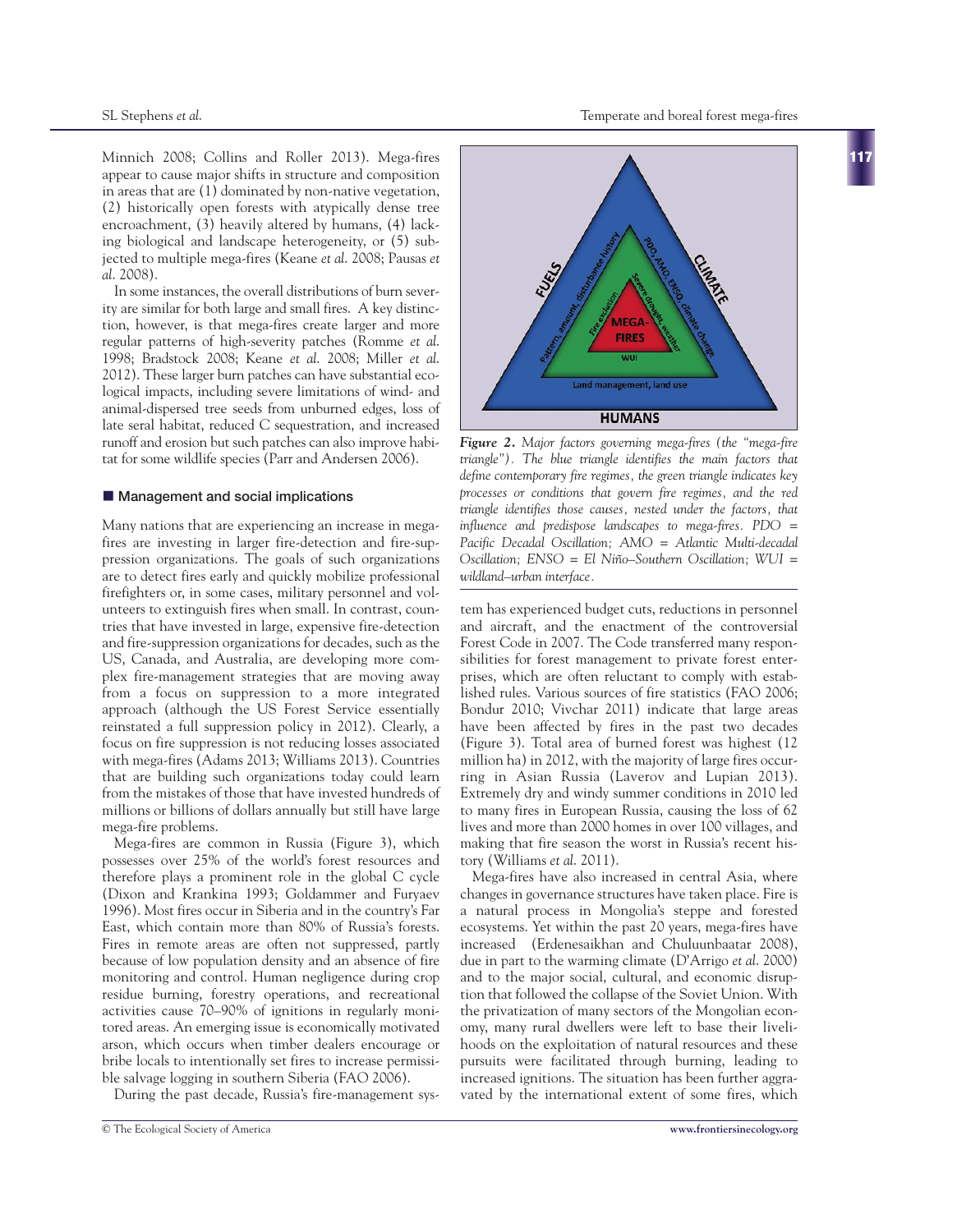

*Figure 3. Burned area and number of fires in Russia from 1992–2012. Data from official report of the Federal State Statistics Service of the Russian Federation (source: www.gks.ru/free\_doc/new\_site/business/sx/les2.htm). Note that the left*

started in Russia but spread into neighboring countries. In 1996 and 1997, mega-fires originating in Russia burned a combined 4.9 million ha in Mongolia and China. Thus, changing governance structures can quickly alter land-use patterns and fire regimes.

Forest fires have long been recognized as a paramount issue in China (Zhao *et al*. 2009a). In May 1987, a megafire in the Daxing'anling region of northeast China burned 1.33 million ha of forest and resulted in 213 deaths. Since the late 1980s, the Chinese Government has increased its investment in fire control agencies and fire prevention infrastructure. Nevertheless, the country's average annual burned area from 2000 to 2009 was 333 796 ha (Figure 4), of which 138 712 ha (42%) were in forests. Of the yearly forest fires within China, 52% occur in the south, followed by 37% in the southwest, 6% in the northwest, and 4% in the northeast and Inner Mongolia (mainly the Daxing'anling region). Though relatively fewer fires occur in Daxing'anling, its burned area is much larger than that in southern China. For example, during 1987–2010, the average annual burned area in the Daxing'anling region was 192 200 ha and the fire rotation was 75 years (Tian *et al*. 2012a,b). More than 98% of forest fires were estimated to be caused by human activities between 2001 and 2010, while climate warming has already exerted a major impact on forest fires (Zhao *et al*. 2009a,b).

In Spain, Portugal, and Greece, state-led afforestation efforts have contributed to larger fires by (1) increasing landscape homogeneity, fuel loads, and flammability (Moreira *et al*. 2011) and (2) changing feedbacks between coupled natural and human systems. Large-scale fire suppression has been linked to increased mega-fire risk in the Mediterranean Basin but was deemed necessary to protect afforested areas. In some areas, afforestation projects have led to conflicts with members of local rural communities over land tenure and traditional fire use, which

may explain a subsequent proliferation of arson events and unintentional fires. Finally, the enclosure of village commons has been responsible in large part for rural abandonment; this demographic trend was identified as one of the major factors promoting mega-fires in the Mediterranean Basin (Moreira *et al*. 2011).

#### **n** Integrated fire management

Managing fire for multiple objectives instead of narrowly focusing on fire suppression is producing some positive outcomes (eg when fire exhibits self-limiting characteristics in some ecosystems). Recurring fires consume fuels over time and can ultimately constrain their own spatial extent and lessen the effects of subsequent fires. In montane forests in

California's Yosemite National Park, when the interval between successive adjacent fires is under 9 years, the probability of the latter fire burning into the previous fire area is low (Collins *et al*. 2009). Analysis of fire severity data by 10-year periods revealed that the proportion of area burned over the past three decades remained stable among fire severity classes (unchanged, low, moderate, high). This contrasts with increasing numbers of highseverity fires in many Sierra Nevada forests from 1984 to 2010 (Miller and Safford 2012), which suggests that freely burning fires in some forests can, over time, regulate fire-induced effects across the landscape (Stephens *et al*. 2008; Miller *et al*. 2012; Parks *et al*. 2013).

Mega-fires burn inordinately large areas, but there is some evidence that intact fire regimes (those minimally affected by fire exclusion for several decades) can constrain fire size. For example, in Yosemite's montane forests, where lightning-ignited fires have been allowed to burn under prescribed conditions for 40 years, a pattern of intersecting fires emerged revealing that subsequent fires were limited to less than 4000 ha (van Wagtendonk *et al*. 2012). However, mega-fires have grown to over 100 000 ha in areas within or adjacent to the park where fires had been routinely suppressed and the resulting burn severity (especially large patch sizes) are not within desired ranges to conserve ecosystem resiliency (Miller *et al*. 2012).

The effect of mega-fires on landscapes is highly variable. Sometimes such fires burn with high intensity over large areas (Miller *et al*. 2012), leading to changes in resultant vegetation types, which may alter future fire regimes. For instance, in Yosemite National Park, when fire-excluded ponderosa pine (*Pinus ponderosa*) forests were burned by mega-fires, shrublands and grasslands often replaced these forests (Figure 1c; Thode *et al*. 2011). Similarly, in Yosemite, pre-fire vegetation remained the same after being burned by fires of unchanged, low, or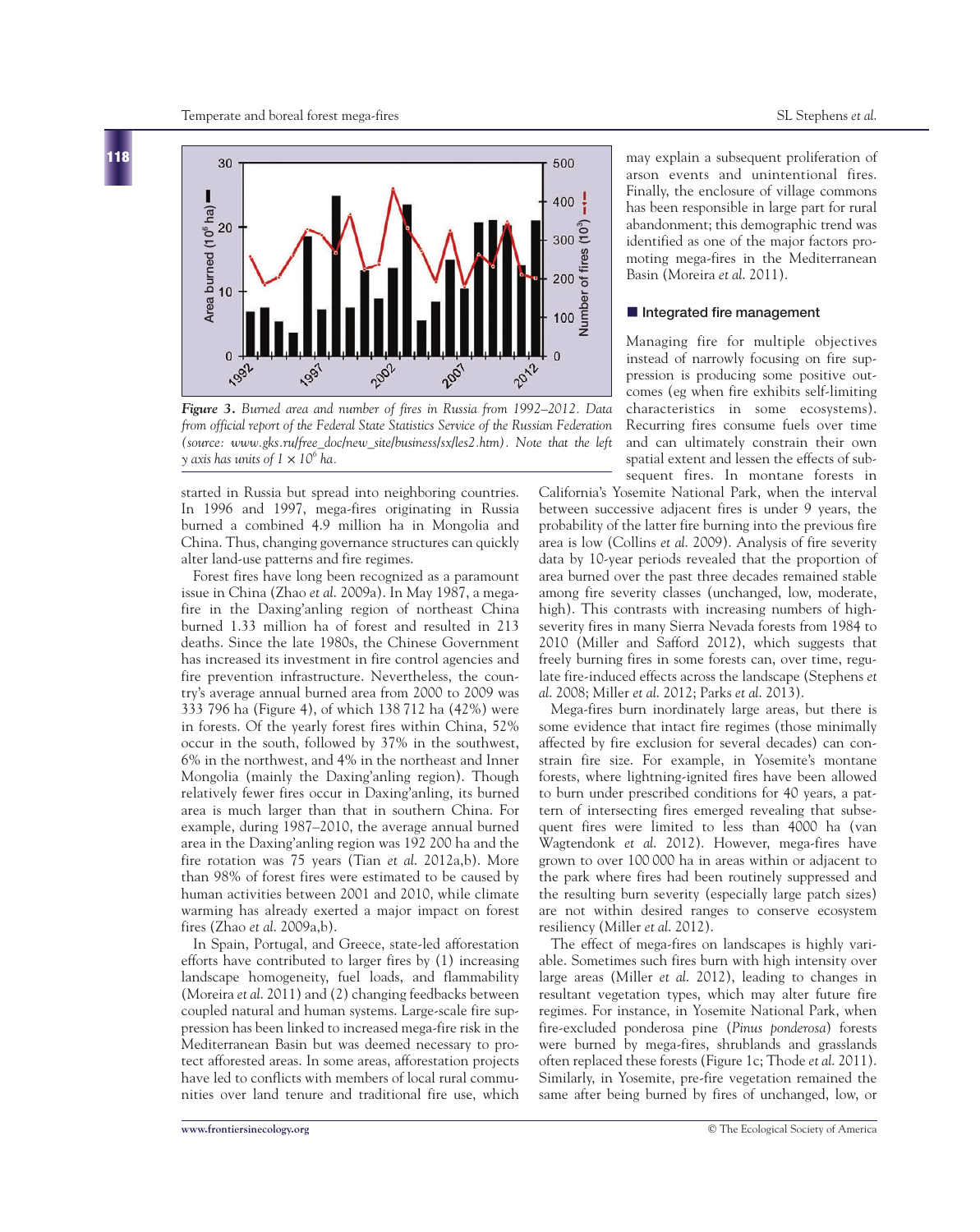**119**

moderate severity but often converted to shrublands after high-severity events (van Wagtendonk *et al*. 2012).

In contrast, ecosystems adapted to large, high-severity fires will respond differently. As long as mega-fires are within the range of historical variation of past fire regimes, such as those commonly experienced in grassland, Rocky Mountain lodgepole pine, and temperate rainforest ecosystems, they will not reduce ecosystem resiliency. Allowing some large fires to burn in these ecosystems when they are not undergoing drought conditions could produce spatial heterogeneity in fuels that would decrease the chances of subsequent severe mega-fires. However, should mega-fires diverge from

historical fire regimes, ecological resiliency will be degraded, as has been seen in sagebrush grasslands, dry mixed conifer and ponderosa pine forests, dry eucalyptus forests, and other fire-excluded areas that historically experienced frequent fires.

Boer *et al*. (2009) described one of the world's best examples of a fire management program designed to reduce mega-fire impacts to the urban–wildland interface. In forests and shrublands adapted to frequent fire in southwest Western Australia, prescribed burning of native vegetation is an important management strategy for achieving conservation and land management objectives (Wittkuhn *et al*. 2011; Burrows and McCaw 2013). Prescribed burning carried out at the appropriate spatial and temporal scales reduces the overall flammability and quantity of fuels in the landscape, thereby reducing the intensity and speed of wildfires.

Broad area fuel reduction burning has been used in southwest Western Australia since the mid-1950s to protect key assets (homes, power lines, wildlife habitat). Approximately 8500 prescribed burns have been conducted over a total area of 15 million ha (Figure 5). During this time, an inverse relationship between the area burned by prescribed fire and by wildfire has been established (Boer *et al*. 2009); that is, prescribed burning has reduced the impact of subsequent wildfires by reducing their size and intensity. This evidence from Australia could be of interest to managers elsewhere in the world who continue to focus solely on fire suppression. However, in southwest Western Australia, the annual area burned by prescribed fire has been trending downward since the 1980s, while the annual area burned by wildfires has been trending upward (Figure 5). In recent years, there has been a spate of mega-fires not seen in the region since the 1960s. Key drivers (although associated with southwest Western Australia, they are applicable elsewhere) are:

• Climate change: since the 1970s, the climate has become warmer and drier (IOCI 2001; Bates *et al*.



*Figure 4. Burned area and number of fires in China from 2000–2009. Note that the left y axis has units of*  $1 \times 10^3$  *ha. Data from the China Forestry Statistical* 

2008), reducing the window of opportunity for safely carrying out prescribed burning. Longer periods of hotter, drier weather result in longer periods of elevated fire risk.

- Human population growth in the urban–wildland interface: more people are living in fire-prone areas. In many instances, local bylaws and land-use planning policies fail to consider the risk of mega-fires and are inadequately enforced. People are building and living in dangerous locations and are not taking adequate fire protection measures.
- Fire management capacity: resources and personnel for fire management have not kept pace with the increasing demands and complexity of managing fire.
- Smoke management: managing air quality (including the impacts of smoke on adjacent land users or homeowners) further narrows "burning windows" and reduces the size and number of prescribed burns that can be conducted.

Effective mega-fire management will require the incorporation of larger scale (10 000–30 000 ha) management processes – including prescribed burning programs, strategic mechanical fuel treatments, combinations of strategic mechanical and fire treatments, or by allowing wildfires to burn under certain conditions (Stephens *et al*. 2012). Managed wildfire is probably the best option for meeting restoration and fuel-management goals in the western US because it can be implemented at moderate to large spatial scales at the lowest cost (North *et al*. 2012), whereas in Australia, the Mediterranean Basin, the US Great Plains, and the southern US, prescribed burning with or without mechanical fuel treatments may be preferable. Regardless of how a fire is ignited, smoke will likely be a major concern, especially given its negative impact on human health. Smoke from prescribed fires should be compared with smoke from mega-fires, which can affect extensive regions for weeks or months (eg the 1997 megafires in Indonesia or the 2010 mega-fires in Russia, where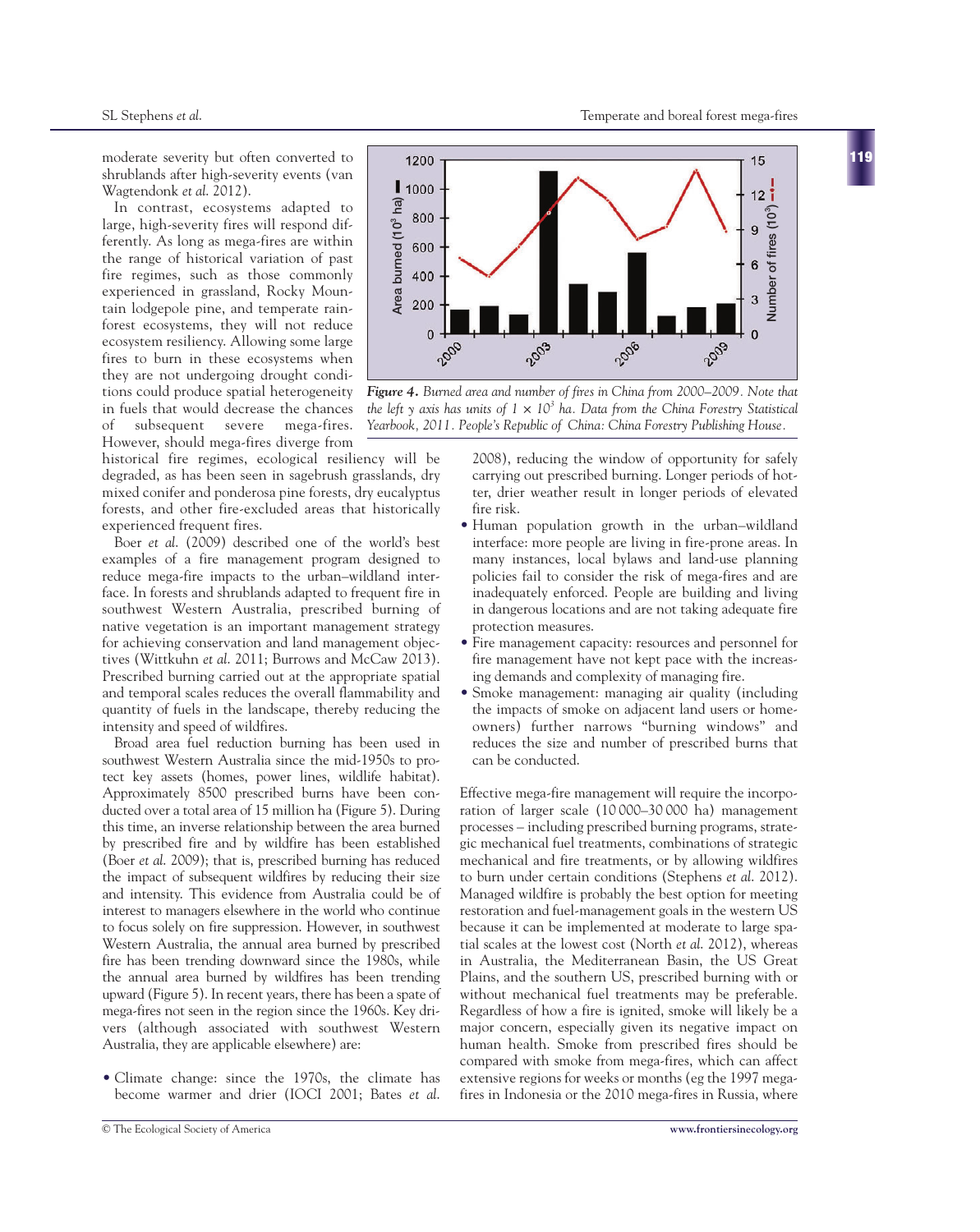

*Figure 5. History of annual area burned by prescribed fire and by wildfire in the forests and shrublands of southwest Western Australia, near Perth. Data from the Forest Department of Western Australia, the Department of Conservation and Land Management, and the Department of Environment and Conservation.*

persistent heavy smoke was caused by the burning of peat fuels).

Climate change probably places crown-fire-adapted ecosystems at high risk for frequent mega-fires when compared to those that once burned frequently. Frequent high-severity burning will disrupt the ability of crownfire-adapted ecosystems to regenerate since seeds require sufficient time between fires to mature and vegetative resprouting can be exhausted by repeated fires. Increases in mega-fire abundance in these ecosystems may severely reduce resilience because thresholds could be crossed that change ecosystem states (eg forest to shrublands or shrublands to grasslands) over extensive areas (Westerling *et al*. 2011). Ecosystems that have been substantially altered by non-native species and by different land-management practices will also tend to exhibit more severe ecological impacts after mega-fires. Comparing past and current fire regimes is critical in determining whether mega-fires will damage specific ecosystems.

In contrast to crown-fire-adapted ecosystems, areas that once experienced frequent, low- to moderate-intensity fires can be managed to reduce their susceptibility to highseverity mega-fires (Fulé *et al*. 2012, 2013) and increase ecosystem resiliency (Stephens *et al*. 2012). There are few unintended consequences of forest fuel reduction treatments across forests in the US because most ecosystem components (vegetation, soils, small mammals and birds, bark beetles, C sequestration) exhibit very subtle or no measurable effects, although impacts to wildlife with large home ranges have not been fully assessed (Stephens *et al*. 2012). Similar results were found in Western Australia forests and shrublands that had undergone repeated prescribed burns over 30 years (Wittkuhn *et al*. 2011). Thus, in surface-fire-adapted ecosystems, management actions can be taken today to reduce the negative consequences of subsequent mega-fires (ie minimize high severity patch size) and simultaneously achieve restoration objectives; in

crown-fire-adapted ecosystems, however, such action (fuel treatments) is largely beyond the scope of restoration objectives (Stephens *et al*. 2013).

### ■ Conclusions

Fire managers should accept that megafires will be a part of fire management, especially as global temperatures continue to increase. Instead of suppressing all fires indiscriminately, it will be more effective for fire managers to identify those areas at high risk and to concentrate suppression efforts there (Gill *et al*. 2013). The goal should be to reduce high-severity patch size but not area burned (Reinhardt *et al*. 2008), particularly in ecosystems that once experienced frequent, low- to moderate-intensity fire regimes.

Members of the general public need to understand the complexities of fire management posed by mega-fires (Adams 2013), and policy makers need to recognize that fighting mega-fires is economically inefficient – often costing more than the assets being protected – and dangerous. New fire-management strategies should address all fire management problems, not just those posed by mega-fires, given that fire is a critical component of many ecosystems around the world.

## ■ Acknowledgements

We thank the Association for Fire Ecology for encouraging us to write this paper. Comments provided by B Collins improved the manuscript. We thank R Loehman and D Fry for figure production. China's case study acknowledges the China's Special Research Program for Public-Welfare Forestry (No. 200804001)

#### **n** References

- Adams MA. 2013. Mega-fires, tipping points and ecosystem services: managing forests and woodlands in an uncertain future. *Forest Ecol Manag* **294**: 250–61.
- Barton AM. 2002. Intense wildfire in southeastern Arizona: transformation of a Madrean oak–pine forest to oak woodland. *Forest Ecol Manag* **165**: 205–12.
- Bates BC, Hope P, Ryan B, *et al*. 2008. Key findings from the Indian Ocean Climate Initiative and their impact on policy development in Australia. *Climatic Change* **89**: 339–54.
- Bessie WC and Johnson EA. 1995. The relative importance of fuels and weather on fire behavior in subalpine forests. *Ecology* **76**: 747–62.
- Boer MM, Sadler RJ, Wittkuhn RS, *et al*. 2009. Long-term impacts of prescribed burning on regional extent and incidence of wildfires – evidence from fifty years of active fire management in SW Australian forests. *Forest Ecol Manag* **259**: 132–42.
- Bondur VG. 2010. Importance of aerospace remote sensing approach to the monitoring of nature fire in Russia. *International Forest Fire News* **40**: 43–57.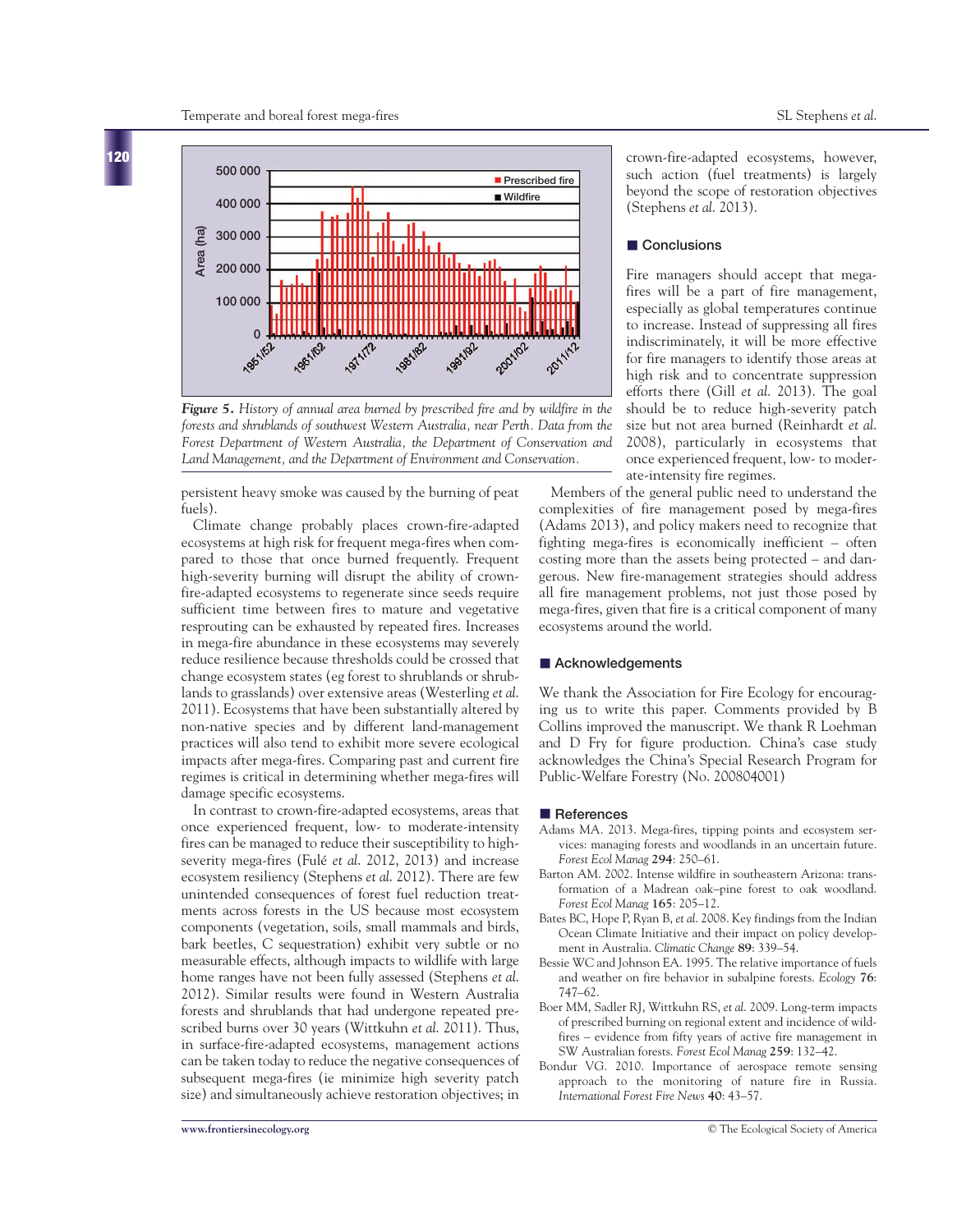- Bradstock RA. 2008. Effects of large fires on biodiversity in southeastern Australia: disaster or template for diversity? *Int J*
- *Wildland Fire* **17**: 809–22. Broncano MJ and Retana J. 2004. Topography and forest composition affecting the variability in fire severity and post-fire regeneration occurring after a large fire in the Mediterranean basin. *Int J Wildland Fire* **13**: 209–16.
- Burrows N and McCaw L. 2013. Prescribed burning in southwestern Australian forests. *Front Ecol Environ* **11**: e25–e34. www.esajournals.org/doi/pdf/10.1890/120356.
- Burton PJ, Parisien M, Hicke JA, *et al*. 2008. Large fires as agents of ecological diversity in the North American boreal forest. *Int J Wildland Fire* **17**: 754–67.
- Butry DT. 2001. What is the price of catastrophic wildfire? *J Forest* **99**: 9–17.
- Collins BM, Miller JD, Thode AE, *et al*. 2009. Interactions among wildland fires in a long-established Sierra Nevada natural fire area. *Ecosystems* **12**: 114–28.
- Collins BM and Roller GB. 2013. Early forest dynamics in standreplacing fire patches in the northern Sierra Nevada, California, USA. *Landscape Ecol* **28**: 1801–13
- D'Arrigo R, Jacoby G, Pederson N, *et al*. 2000. Mongolian tree rings, temperature sensitivity and reconstructions of Northern Hemisphere temperature. *Holocene* **10**: 669–72.
- Daniel TC, Carroll MS, Moseley C, *et al*. (Eds). 2007. People, fire, and forests: a synthesis of wildfire social science. Corvallis, OR: Oregon State University Press.
- De Santis A, Asner GP, Vaughan PJ, *et al*. 2010. Mapping burn severity and burning efficiency in California using simulation models and Landsat imagery. *Remote Sens Environ* **114**: 1535–45.
- Dixon RK and Krankina ON. 1993. Forest fires in Russia: carbon dioxide emissions to the atmosphere. *Can J Forest Res* **23**: 700–05.
- Erdenesaikhan N and Chuluunbaatar TS. 2008. Trends in forest fire occurrence in Mongolia. In: First International Central Asian Wildland Fire Joint Conference and Consultation: Wildland Fires in Natural Ecosystems of the Central Asian Region, Ecology and Management Implications; 2–6 Jun 2008; Ulaanbaatar, Mongolia.
- FAO (Food and Agriculture Organization of the United Nations). 2006. Global Forest Resources Assessment 2005 – report on fires in the Central Asian Region and adjacent countries. Rome, Italy: FAO. Fire Management Working Paper 16.
- Fulé PZ, Crouse JE, Roccaforte JP, *et al*. 2012. Do thinning and/or burning treatments in western USA ponderosa or Jeffrey pinedominated forests help restore natural fire behavior? *Forest Ecol Manag* **269**: 68–81.
- Fulé PZ, Swetnam TW, Brown PM, *et al*. 2013. Unsupported inferences of high severity fire in historical western United States dry forests: Response to Williams and Baker. *Global Ecol Biogeogr*, doi: 10.1111/geb.12136.
- Gill AM, Stephens SL, and Carry GJ. 2013. The worldwide wildfire problem. *Ecol Appl* **23**: 438–54.
- Gillett NP, Weaver AJ, Zwiers FW, and Flannigan MD. 2004. Detecting the effect of climate change on Canadian forest fires. *Geophys Res Lett* **31**: L18211.
- Goforth BR and Minnich RA. 2008. Densification, stand replacement wildfire, and extirpation of mixed conifer forest in Cuyamaca Rancho State Park, southern California. *Forest Ecol Manag* **256**: 36–45.
- Goldammer JG and Furyaev VV. 1996. Ecological impacts and links to the global system. In: Goldammer JG and Furyaev VV (Eds). Fires in ecosystems of boreal Eurasia. Dordrecht, the Netherlands: Kluwer.
- Hessburg PF, Smith BG, Salter RB, *et al*. 2000. Recent changes (1930s–1990s) in spatial patterns of interior northwest forests, USA. *Forest Ecol Manag* **136**: 53–83.

Hudak AT, Rickert I, Morgan P, *et al*. 2011. Review of fuel treat-

ment effectiveness in forests and rangelands and a case study from the 2007 megafires in central, Idaho, USA. Fort Collins, CO: US Department of Agriculture, Forest Service, Rocky Mountain Research Station. Gen Tech Rep RMRS-GTR-252.

- IOCI (Indian Ocean Climate Initiative). 2001. Second research report – towards understanding climate variability in South Western Australia. Perth, Australia: IOCI Panel 193.
- Keane RE, Agee J, Fulé P, *et al*. 2008. Ecological effects of large fires in the United States: benefit or catastrophe? *Int J Wildland Fire* **17**: 696–712.
- Keane RE, Veblen T, Ryan KC, *et al*. 2002. The cascading effects of fire exclusion in the Rocky Mountains. In: Baron J (Ed). Rocky Mountain futures: an ecological perspective. Washington, DC: Island Press.
- Keeley JE. 2009. Fire intensity, fire severity and burn severity: a brief review and suggested usage. *Int J Wildland Fire* **18**: 116–26.
- Laverov NP and Lupian EA. 2013. Remote sensing of the Earth. Conference proceedings. http://vk.com/doc-31452005\_1585 00871?dl=28aabb49a7217e1962
- Leenhouts B. 1998. Assessment of biomass burning in the conterminous United States. *Conserv Ecol* **2**: 1–23.
- Liu J, Dietz T, Carpenter SR, *et al*. 2007. Complexity of coupled human and natural systems. *Science* **317**: 1513–16.
- Marlon JR, Bartlein PJ, Gavin DG, *et al*. 2012. Long-term perspective on wildfires in the western USA. *P Natl Acad Sci USA* **109**: E535–E543.
- Miller JD and Safford HD. 2012. Trends in wildfire severity: 1984 to 2010 in the Sierra Nevada, Modoc Plateau, and Southern Cascades, California, USA. *Fire Ecol* **8**: 41–57.
- Miller JD, Collins BM, Lutz JA, *et al*. 2012. Differences in wildfires among ecoregions and land management agencies in the Sierra Nevada region, California, USA. *Ecosphere* **3**: art80.
- Moreira F, Viedma O, Arianoutsou M, *et al*. 2011. Landscape–wildfire interactions in southern Europe: implications for landscape management. *J Environ Manage* **92**: 2389–402.
- North MP, Collins BM, and Stephens SL. 2012. Using fire to increase the scale, benefits and future maintenance of fuels treatments. *J Forest* **110**: 392–401.
- Parks SA, Miller C, Nelson CR, and Holden ZA. 2013. Previous fires moderate burn severity of subsequent wildland fires in two large western US wilderness areas. *Ecosystems;* doi: 10.1007/ s10021-013-9704-x.
- Parr CL and Andersen AN. 2006. Patch mosaic burning for biodiversity conservation: a critique of the pyrodiversity paradigm. *Conserv Biol* **20**: 1610–19.
- Pausas JG, Llovet J, Rodrigo A, and Vallejo R. 2008. Are wildfires a disaster in the Mediterranean basin? – a review. *Int J Wildland Fire* **17**: 713–23.
- Pinol JK, Beven J, and Viegas DX. 2005. Modelling the effect of fire-exclusion and prescribed fire on wildfire size in Mediterranean ecosystems. *Ecol Model* **183**: 397–409.
- Reinhardt ED, Keane RE, Calkin DE, *et al*. 2008. Objectives and considerations for wildland fuel treatment in forested ecosystems of the interior western United States. *Forest Ecol Manag* **256**: 1997–2006.
- Romme WH, Everham EH, Frelich LE, *et al*. 1998. Are large, infrequent disturbances qualitatively different from small, frequent disturbances? *Ecosystems* **1**: 524–34.
- Russell-Smith J and Edwards AC. 2006. Seasonality and fire severity in savanna landscapes of monsoonal northern Australia. *Int J Wildland Fire* **15**: 541–50.
- Schoennagel T, Veblen TT, Romme WH, *et al*. 2005. ENSO and PDO variability affect drought-induced fire occurrence in Rocky Mountain subalpine forests. *Ecol Appl* **15**: 2000–14.
- Stephens SL, Fry D, and Franco-Vizcano E. 2008. Wildfire and forests in northwestern Mexico: the United States wishes it had similar fire problems. *Ecol Soc* **13**: 10.

Stephens SL, McIver JD, Boerner REJ, *et al*. 2012. Effects of forest